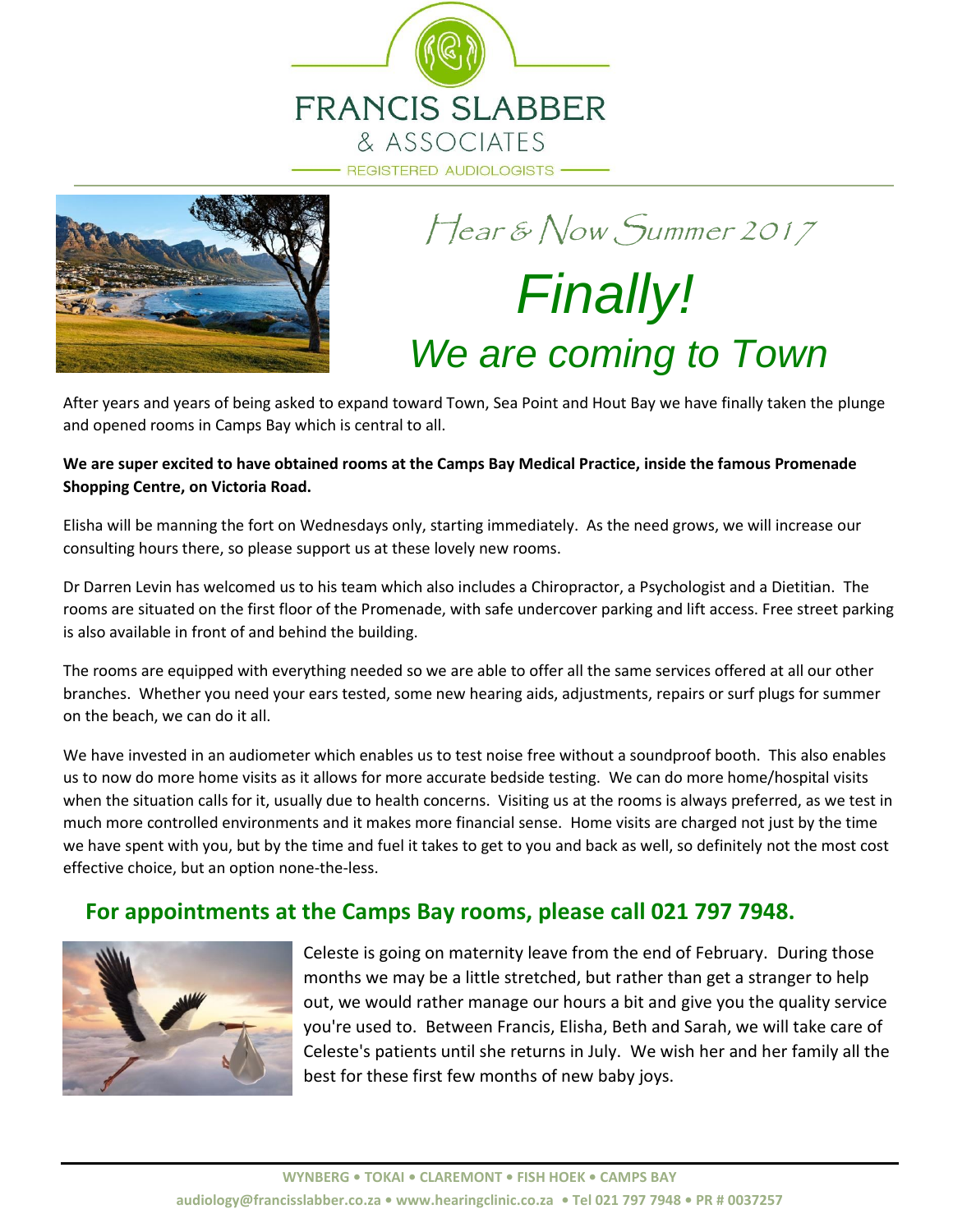

## *Disability Claims from SARS*

We all know that that paying Tax is a necessary evil but it is challenging to know what you may deduct from your income tax and what just has to be coughed up for.

Certain costs which relate to the expenses incurred by the hearing impaired person, directly resulting from his/her hearing disability, can be deducted from income tax. Here are the details as in October 2016 - things do change so check for updates a[t](http://www.sars.gov.za/ClientSegments/Individuals/Tax-Stages/Pages/Tax-and-Disability.aspx) [http://www.sars.gov.za](http://www.sars.gov.za/ClientSegments/Individuals/Tax-Stages/Pages/Tax-and-Disability.aspx)

#### **What are the criteria for being considered a person with a disability?**

The [ITR-DD](http://www.sars.gov.za/AllDocs/OpsDocs/SARSForms/ITR-DD%20-%20Confirmation%20of%20Diagnosis%20of%20Disability%20-%20External%20Form.pdf) form must be completed by you and a registered Audiologist qualified to express an opinion on your hearing disability. The form must be completed every 5 years.

#### **What are the tax benefits for a person with a disability?**

Once a disability has been confirmed, the taxpayer can claim 33.3% of the qualifying out-of-pocket medical expenses, which include disability related expenses, paid during the relevant year of assessment. SARS has prescribed a list of physical/sensory impairment or disability expenses. [Click here](http://www.sars.gov.za/AllDocs/OpsDocs/Guides/LAPD-IT-G08%20-%20List%20of%20Qualifying%20Physical%20Impairment%20or%20Disability%20Expenditure%20-%20External%20Guide.pdf) for the list.

#### **How do I claim for these benefits?**

Expenses are claimed when the taxpayer submits his/her tax return. The [ITR-DD](http://www.sars.gov.za/AllDocs/OpsDocs/SARSForms/ITR-DD%20-%20Confirmation%20of%20Diagnosis%20of%20Disability%20-%20External%20Form.pdf) form must have been completed and confirm limitation in one of the diagnostic criteria before the 33.3% deduction of qualifying expenses in respect of a disability can apply. You don't submit the form with your tax return, but retain it in the event of a SARS audit.

#### **What are the most common hearing loss related items on the list?**

- 1. Costs paid toward repairs / maintenance to hearing aids and other devices.
- 2. Expenses incurred to insure, maintain, service and supplement devices.
- 3. Amplification, shake awake alarms, signalling devices and alarm system modifications.

4. Costs incurred for services required so that he / she can function or perform daily activities. These services include Lip-speaker / note-taking services, rehabilitative therapy, training services to cope with the disability, counselling & treatments.

Once you've applied your rights as a disabled person, you can claim 33.3% of your out-of-pocket expenses on all your hearing loss related appointments, therapy, maintenance and devices against your income tax payment. Please speak to your audiologist about whether your hearing loss qualifies you for the benefits.

Audiology South Africa has been in the Medical Aid spotlight recently. This is because there are practitioners out there providing unprofessional care, charging unethically and even posing as Audiologists when they are in fact from other disciplines. Those who follow the rules struggle to keep up with chain stores and car-boot hearing health services while these practices and shops have nothing but profit in mind and the medical aids have taken notice.

The concern is that there is no accepted protocol for hearing aid billing which makes it difficult to identify unethical practitioners. Medical aids are trying to establish a system which will flag practices that either charge exorbitant rates or charge for products/services not rendered.

As a vociferously ethical practice, we support this effort wholeheartedly but there have been some challenges along the way.

Medical aids are insisting on the use of NAPPI codes when billing hearing aids, normally used for Pharmaceutical or implantable products, which makes them difficult to implement.